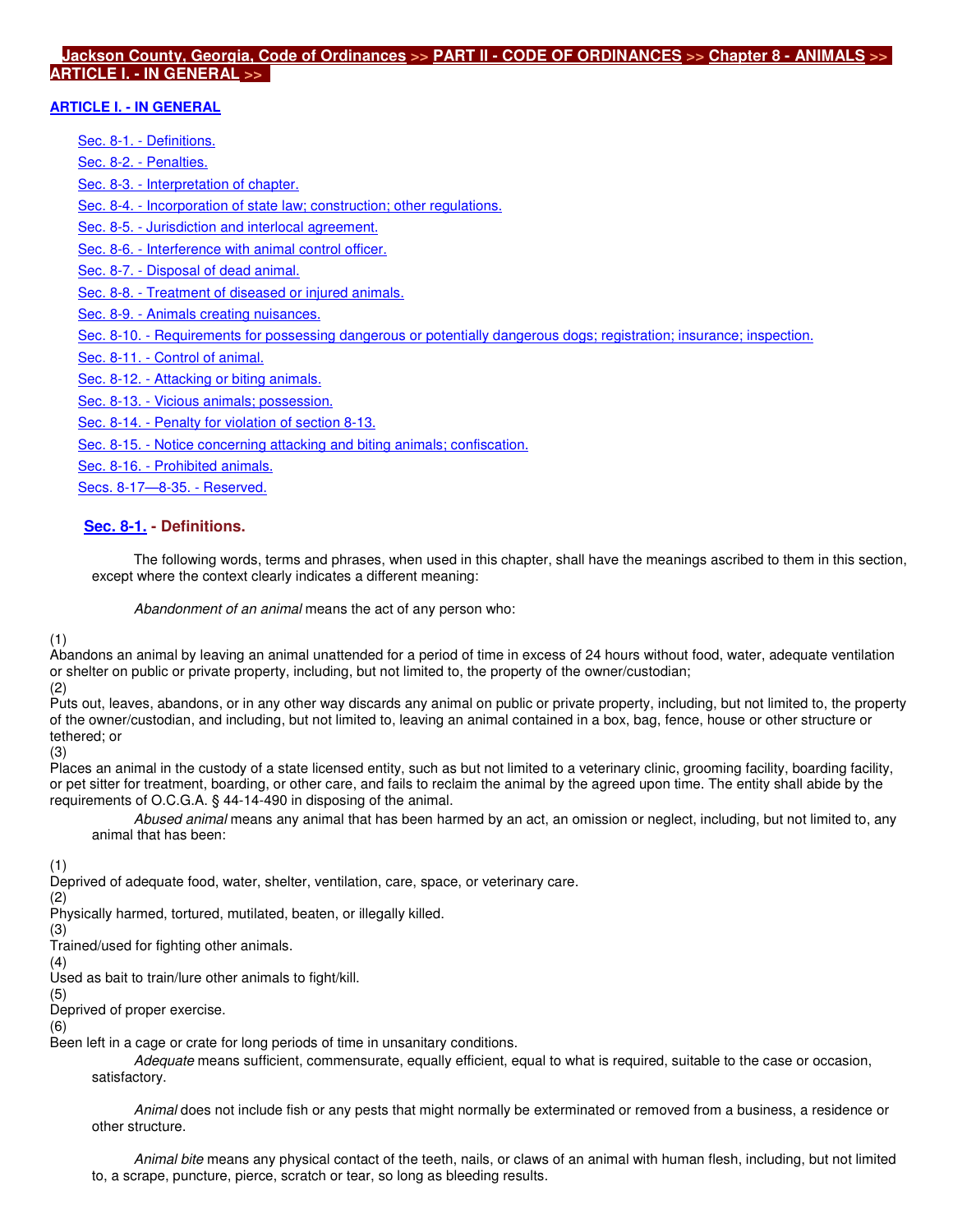Animal control facility/shelter means those facilities designated by the board of commissioners for the housing and care of animals pursuant to this chapter.

Animal control officer means an individual authorized by local law or by the governing authority of the county or the covered municipality to carry out the duties imposed by this chapter.

Animal control unit means collectively, the animal control manager and employees who are under the direction of the county manager, its successor departments, or other entity selected by the board of commissioners to carry out the duties of animal control for the county pursuant to this chapter and federal and state laws.

Animal mill means an individual or entity that keeps and/or breeds animals in conditions where animals are frequently caged for extended periods of time, do not receive adequate care, and/or are not kept in an environment conducive to the health and well-being of the animals.

Animal shelter means an entity that possesses a shelter license from the state department of agriculture.

Attacking or biting animal means:

(1)

Any animal which poses a physical threat to human beings or other animals by virtue of an attack that caused property damage and/or physical injury.

 $(2)$ 

An animal shall not be an attacking or biting animal within the meaning of this chapter if:

a.

It inflicts an injury upon a person when the animal is being used by a law enforcement officer to carry out the law enforcement officer's official duties.

b.

The injury inflicted by the animal was sustained by a person who, at the time, was committing a willful trespass or other tort; was tormenting, abusing or assaulting the animal; had in the past been reported to have tormented, abused or assaulted the animal; or was committing or attempting to commit a crime.

Bedding, adequate, means sufficient quantity of dry, noncontaminated, safe bedding, which is appropriate to the animal's age, size, species, and breed requirements.

Board of health means the county board of health, or its authorized representatives, which shall include officers or employees of JCAC.

Breeder means a person or entity that owns an animal and allows it to reproduce, whether planned or unplanned.

Care, adequate/humane, means attention to the needs of an animal, including, but not limited to, the provision of adequate water, food, shelter, bedding, sanitary conditions, ventilation, heating/cooling (temperature control), space, exercise and veterinary medical attention necessary to maintain the health of the animal with regard to the specific age, size, species, and breed of animal.

Confinement means restriction of an animal to a home, basement, garage, building, pen, or other escape-proof enclosure. Confinement by a rope, chain, tether, fenced yard or other area accessible by other animals or persons, other than the caretaker, is not considered confinement.

Costs means confiscation costs on potentially dangerous dogs, dangerous dogs or vicious animals are set by the board of commissioners or their designee and shall be paid by the owner to the county animal control.

County animal control means the county animal control unit and shelter sometimes referred to in this chapter as JCAC.

Dangerous dog means:

(1)

Any dog that, according to the records of the county, has without provocation either:

a.

Inflicted severe injury on a human being on public or private property; or

b.

Aggressively bitten, attacked or endangered the safety of humans after the dog has been classified as a potentially dangerous dog and after the owner has been notified of such classification.

(2)

A dog shall not be a dangerous dog within the meaning of this chapter if:

a.

The dog inflicts an injury upon a person when the dog is being used by a law enforcement officer executing official duties;

b.

The injury inflicted by the dog was sustained by a person who, at the time, was committing a willful trespass or other tort, was tormenting, abusing, or assaulting the dog, had in the past been reported to have tormented, abused or assaulted the dog, or was committing or attempting to commit a crime.

Dead animal means a deceased animal including the carcass or parts of a carcass.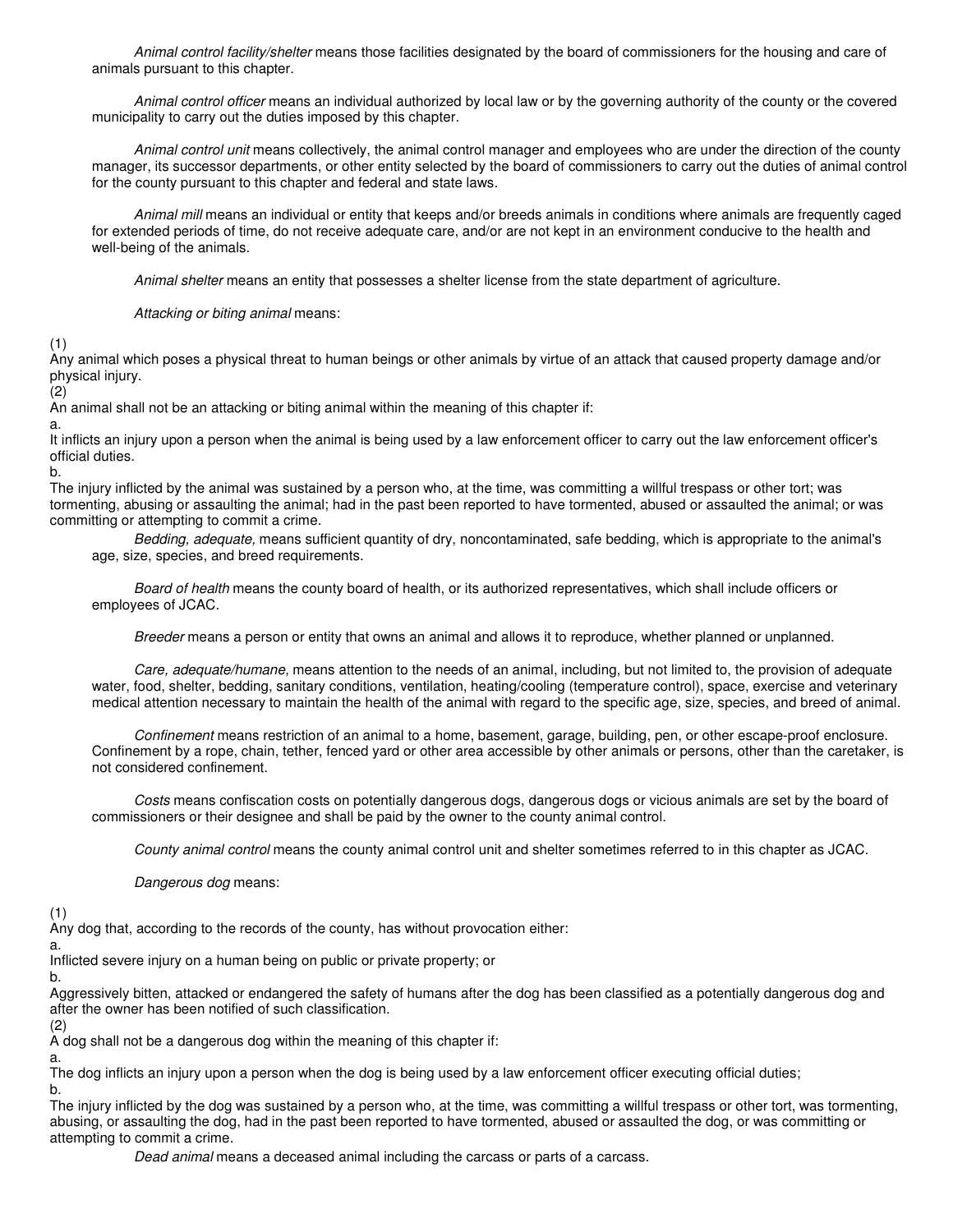#### Dispose of means:

(1)

The sale of any live animal at public or private sale, the giving or adopting of a live animal to an individual/entity, or the transference of ownership of a live animal to JCAC or any licensed humane society, licensed rescue group or licensed veterinarian. (2)

Appropriate burial or cremation of a dead animal as directed in this chapter.

Dog control officer means the manager of the county animal control or his designee who is responsible for enforcing the state dangerous dog laws. This term "dog control officer" is utilized by state law with regard to the state dangerous dog law.

Domestic animal means any animal other than wildlife, wild animals, or exotic animals as defined by this chapter that is domesticated by humans so as to live and breed in a tame condition.

Effluent means an outflow or discharge of waste.

Euthanasia means the legal act of putting animals to death using humane methods approved by the state department of agriculture.

Exercise, adequate, means bodily exertion suitable to the age, size, species and breed of animal to maintain normal good health, muscle tone, nonaggressive temperament, and normal behavior.

Exotic animal means any animal that is not indigenous to the state.

Fence means a structure of wire, wood, stone or other materials, including invisible fencing, which is of sufficient height and strength to act as a barrier against the passage of the animal it is intended to enclose.

(1)

A fence does not include an invisible fence if the fence is:

a. Turned off or the animal is not wearing a properly operating signaling device;

b.

Ineffective for any animal that has learned it can cross the fence line;

c.

Intended to be a means of keeping people or animals out of an enclosed area; or

d.

Buried in or adjacent to the county right-of-way.

(2) An invisible fence is not an acceptable means of control for an animal that is classified as vicious, dangerous, potentially dangerous, or is in estrus/heat.

Fighting animal/game animal means any animal that has aggressive parentage, or an animal bred and/or trained to:

(1)

Exhibit aggressive qualities;

(2)

Have no instinct to withdraw from a fight or to display signs of submission;

(3)

Fight to the point of complete exhaustion or death with minimal provocation; (4)

Suppress the animal's instinct for self-preservation;

(5)

Inflict maximum damage to the animal's opponents;

(6)

Offer little or no indication that an attack is imminent; or

(7)

Be ready/willing for combat and unyielding in combat.

Food, adequate, means sufficient quantity of noncontaminated and nutritionally adequate food, fed according to age, size, species and breed requirements, or as directed by a veterinarian, which is sufficient to prevent starvation, malnutrition or risk to the animal's health. Garbage or spoiled/rancid food is not considered adequate food.

Foster home means a temporary home that cares for animals until they can be placed in a permanent home or returned to JCAC or its designee for adoption/disposal. Foster homes must be affiliated with and controlled by licensed rescue groups and/or licensed animal shelters.

Garbage means all refuse matter/effluent. The term "garbage" includes, but is not limited to, animal or vegetable refuse, byproduct of a restaurant, kitchen, or meat/poultry processing establishment, spoiled/rancid food and refuse accumulation of animal, fruit, or vegetable matter, liquid or otherwise (that is normally discarded).

Grid means a manufactured type of wood, plastic, or wire flooring specifically designed to be used in an area where an animal is housed.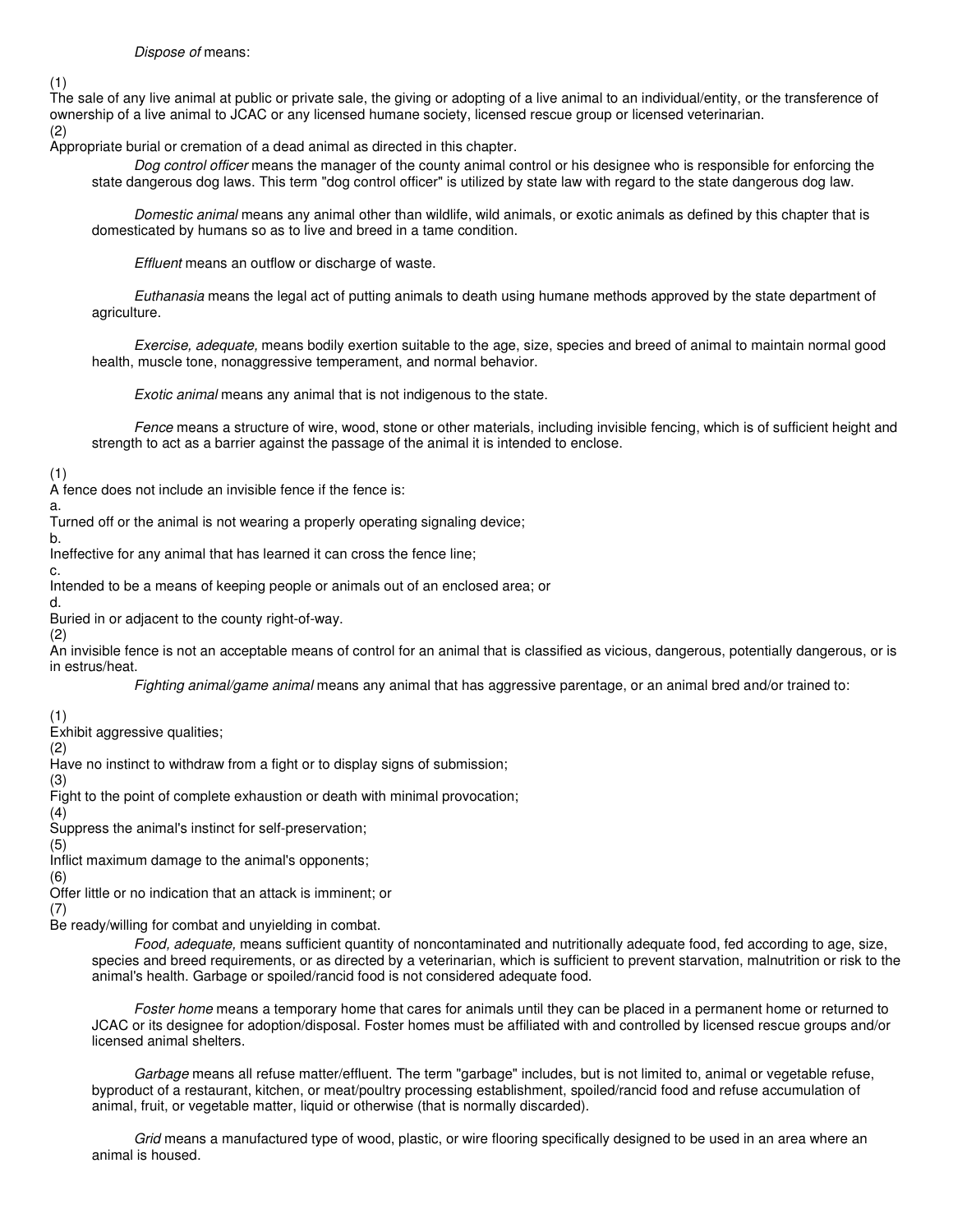(1)

Collects animals and fails to provide them with humane/adequate care;

(2)

Collects dead animals that are not properly disposed of as required by this chapter; or

(3)

Collects, houses, or harbors animals in filthy, unsanitary conditions that constitute a health hazard to the animals being kept, and/or to the animals or residents of adjacent property.

Human exposure to rabies means any bite, scratch, or other situation in which saliva or central nervous system (CNS) tissue of a potentially rabid animal enters an open wound, fresh wound, or comes in contact with a mucous membrane by entering the eye, mouth, or nose. Touching or handling a potentially rabid animal with the possible exception of a bat or touching or handling another animal or inanimate object that has had contact with a rabid animal does not constitute an exposure unless wet saliva or CNS tissue entered a fresh, open wound or had contact with a mucous membrane. Likewise, contact with the urine, feces, or blood of a potentially rabid animal does not constitute an exposure since the pathogenesis of rabies is such that the virus follows nerve pathways and has only limited circulation in the blood.

Humane society means a licensed organization that rescues, assists and provides care for animals, educates the public in humane care of animals, initiates/facilitates programs to improve the quality of life for animals.

Impoundment means the taking into custody of an animal by JCAC.

Licensed means having a valid license issued under the authority of the state.

Lure means an animal used to bait/teach/encourage another animal to chase, fight or kill other animals.

Manager means the manager of the county animal control unit or his designee.

Neglect means absence of adequate care.

Neglect, willful, means the intentional withholding of adequate food, water and humane care required by an animal to prevent starvation, dehydration, death, or other harmful/debilitating conditions.

Nuisance animal means any animal that:

(1)

(2)

Damages, soils, defiles, eliminates or defecates on private property other than its owner's property or on public property;

Causes unsanitary or offensive conditions or otherwise endangers public health, welfare or safety;

(3)

Causes a disturbance by barking, howling or other noisemaking for a period of more than 15 minutes between 10:00 p.m. and 6:00 a.m.; (4)

Chases vehicles, bicycles, or people;

(5)

Is in estrus and not confined in a manner which can keep it away from intact males of the same species; or

(6)

Causes serious annoyance to a neighboring residence and interferes with the reasonable use and enjoyment of that property.

Owner means any person owning, possessing, harboring, keeping or having custody or control of any animal subject to this chapter for five or more days. This definition is intended to embrace any person who is a custodian.

Potentially dangerous dog means:

(1)

Any dog that has without provocation bitten a human being on public or private property.

(2)

A dog is not considered a potentially dangerous dog according to this chapter if:

a.

The dog inflicts an injury upon a person when the dog is being used by a law enforcement officer in carrying out official duties; or b.

The injury inflicted was sustained by a person who was committing a willful trespass or other tort, was tormenting, abusing or assaulting the dog, had in the past been reported to have tormented, abused or assaulted the dog, or was committing or attempting to commit a crime.

Primary enclosure means any structure or device used to restrict an animal to a limited amount of space, such as a fence, building, room, pen, run, cage, stall, paddock, or pasture, that provides adequate space and shelter.

Proper enclosure means an enclosure for keeping a dangerous dog, potentially dangerous dog or vicious animal securely confined indoors or in a securely enclosed and locked pen, fence, or structure suitable to prevent the entry of another animal or any person other than the owner or caretaker. The enclosure must: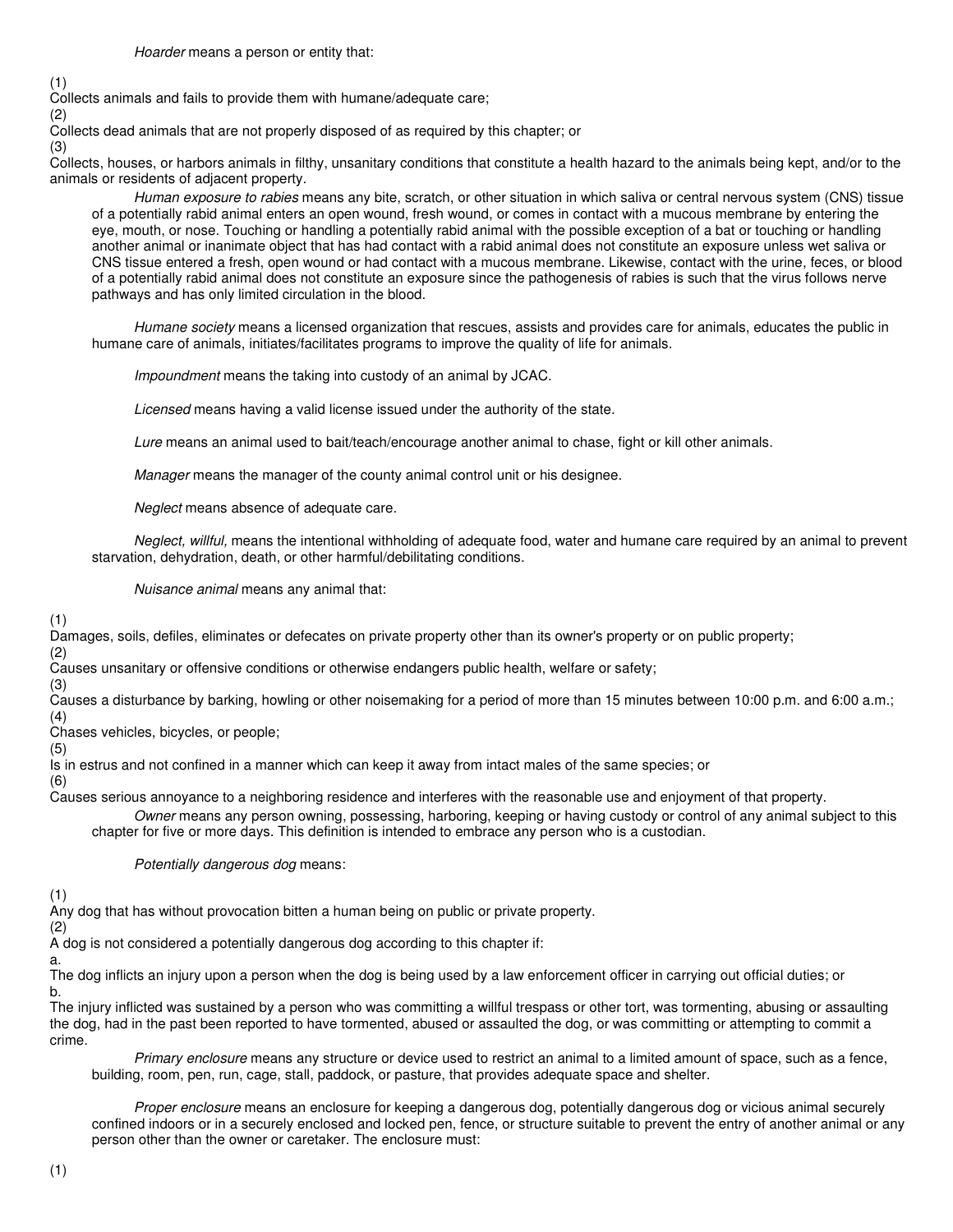Be designed to prevent the animal from escaping, and:

a.

If the enclosure is a fence, the fence must be high enough to keep the animal from climbing over and must be secured at the bottom to keep the animal from digging under.

b.

If the enclosure is a pen or structure other than a fence, the pen or structure must have secure sides, top and bottom constructed or secured in such a manner to prevent the animal's escape, and be of a height and strength to maintain the animal within it.

(2) Provide adequate shelter.

(3)

Provide adequate space for the animal.

Provoked attack means an attack resulting when a domestic animal is placed in a situation such that an expected reaction would be to bite or attack.

Relinquished means written transfer of ownership of an animal by the owner to JCAC.

Rescue animal means a dog, cat, or other animal temporarily maintained by a licensed rescue group until the animal can be placed in a permanent home.

Rescue group, licensed, means any individual or entity that houses and cares for rescue animals until permanent homes can be located and that maintains all required federal, state and local licenses/registrations.

Restraint of animal means complete and immediate control of an animal by a physical device while under the direct supervision of a competent person.

Running at large means any domestic animal not under the control and restraint of the owner or the owner's designee.

Sale of animals means the transfer of ownership of an animal through verbal or written agreement to a new owner in exchange for money, goods, services, or fees.

Sanitary conditions means animal living space free from health hazards, irritants, or conditions that may endanger or pose a significant risk to an animal's health. In the case of farm animals, nothing in this section shall be construed as imposing sanitation requirements or standards more stringent than normally accepted animal husbandry and humane practices as defined by this chapter and state law as regulated by the state department of agriculture.

Severe injury means any physical injury resulting in any of the following:

(1) Broken bones; (2) Puncture wounds; (3) Lacerations, with or without, sutures; (4) A medical procedure; or (5) Death.

> Shelter, adequate, means protective cover for a domestic animal appropriate for the species and providing adequate space to maintain the animal in good health, which also prevents pain, suffering or a significant risk to the animal's health.

(1)

Adequate shelter includes, but is not limited to, the following:

a.

Sufficient coverage and insulation to protect an animal from extreme hot and cold temperatures;

b.

Sufficient protection from the elements to keep the animal dry;

c.

Sufficient shade and ventilation to prevent an animal from overheating and/or dehydrating; and

d.

Adequate bedding or resting area suitable for the breed, species, age, size, and medical condition of the animal.

(2)

Adequate shelter is structurally sound housing which provides an animal with:

a. Adequate space;

b.

Four solid walls or an igloo-type of structure;

c.

A roof; d.

A dry floor that is either: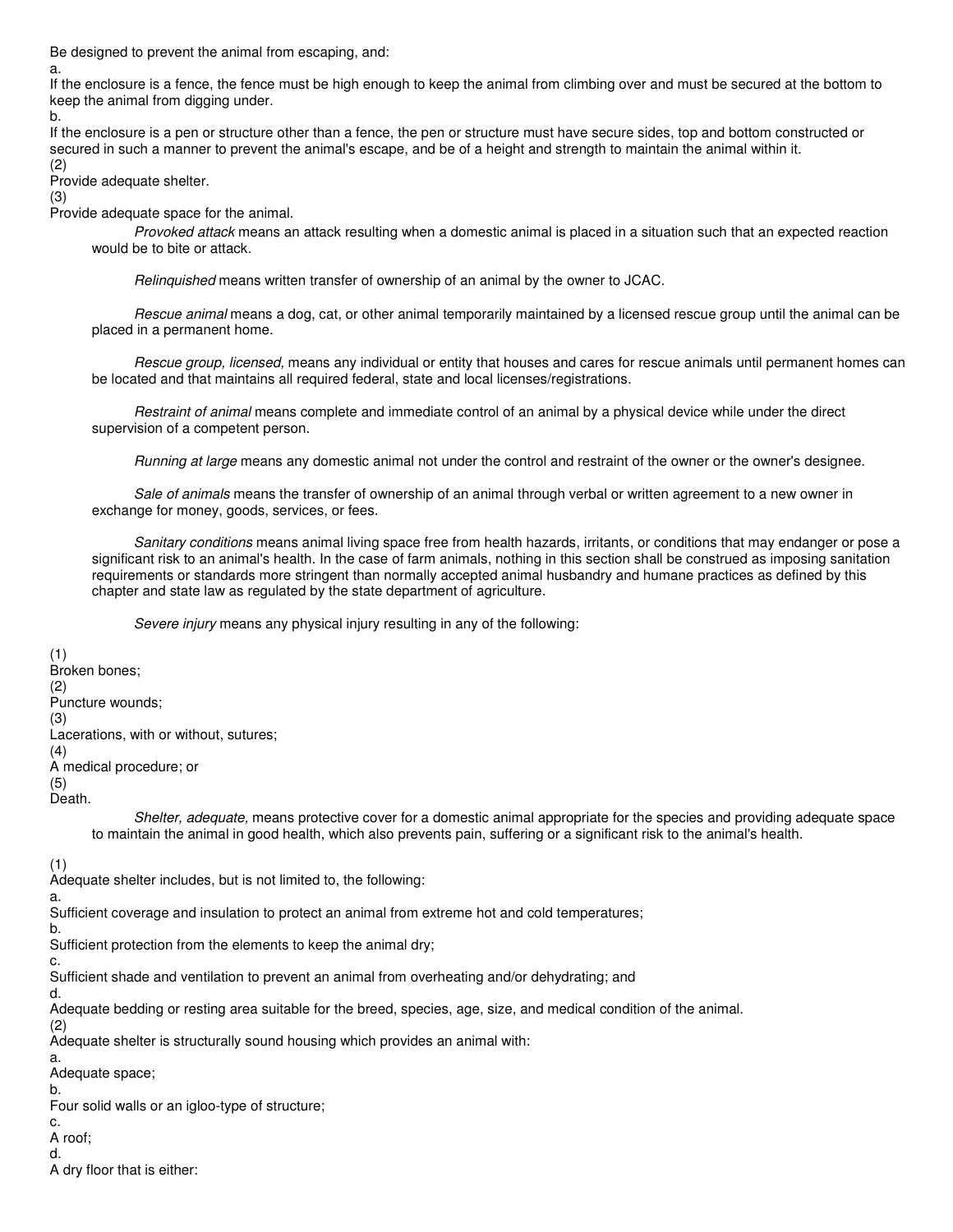1. Solid; or

2.

e.

Grids, provided the animal can easily stand, walk, lay and sit on the grids without its feet or body parts being caught, damaged, or injured. The grids and area under the grids must be designed so that they can be cleaned and sanitized;

An entrance; and

f. Adequate space for the number of animals on the property.

(3)

Materials not suitable for shelters include, but are not limited to:

a.

Inadequately insulated containers;

b. Crates with exposed sharp edges;

c.

Metal or plastic drums;

d.

Abandoned or parked vehicles; e.

Porches or decks;

f.

Lean-tos;

g.

Any other structure that fails to provide sufficient protection from the elements; and h.

Any other structure that is not safe or suitable for housing the species.

Space, adequate, means:

(1)

Sufficient safe space for adequate exercise suitable to the age, size, species and breed of animal;

(2) Sufficient space during periods of confinement, suitable to the age, size, species and breed of animal to permit the animal to turn about freely, stand, sit, or lie, move, etc. in a comfortable and normal position; or

(3)

For sick or injured animals, confinement as directed by a veterinarian.

State dangerous dog control law means O.C.G.A. § 4-8-20 et seq., as amended.

Strict confinement/isolation for animals bitten by rabid animal means confinement for the period of time recommended by the state and kept inside a home, basement, garage, or suitable building, and isolated from other animals and people other than the caretaker while the animal is being observed for symptoms of rabies. An animal within a fenced yard, on a chain, or otherwise in an area accessible in any way to other animals or persons other than the caretaker is not in a strictly confined area.

Temperature control (adequate) means maintaining temperatures recommended for animals by the department of agriculture guidelines for shelters and farm animals.

Tether means any chain, rope, leash, tie out or wire designed to restrain an animal which is attached to an animal's collar or halter and is also attached to a stationary object. Acceptable temporary tethers include appropriate size chain, leash, rope or other tethering device that is of adequate length to satisfy the space and exercise requirements for the animal. In any event, any tether must be a minimum of ten feet in length. Tethering devices, as referred to in this chapter, are the type commonly used for the size animal involved and are attached to the animal by means of a properly fitted collar or harness.

Training group, licensed, means an appropriately licensed organization or individual that trains animals to assist physically handicapped persons, to assist search and rescue operations, and/or to work with government agencies or law enforcement agencies.

Unprovoked attack or without provocation means an attack that is not provoked as defined by this chapter.

Unsanitary conditions means animal living space including shelter and exercise area, contaminated by health hazards, irritants, items or conditions that endanger or pose a risk to an animal's health, including, but not limited to:

(1) Excessive animal waste; (2) Garbage, trash or effluent; (3) Standing water or mud; (4) Rancid/contaminated food or water; (5)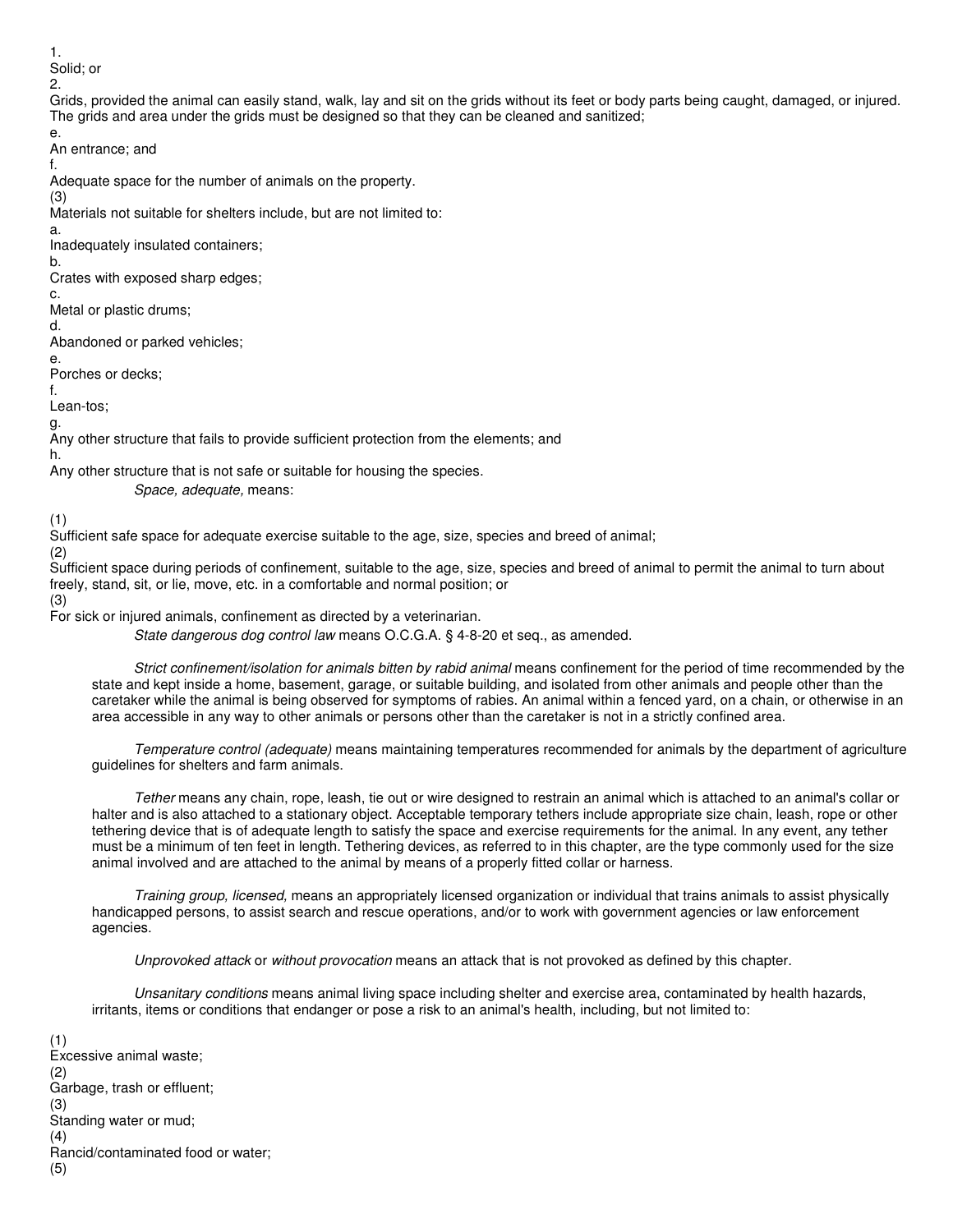Fumes, foul or noxious odors, contaminated air, hazardous chemicals or poisons;

(6)

Decaying materials;

(7)

Uncontrolled parasite or rodent infestation; and

(8)

Areas that contain nails, screws, broken glass, broken boards, pits, poisons, sharp implements or other items that could cause injury, illness or death to an animal.

Ventilation, adequate, means fresh air sufficient to provide for the health of an animal.

Veterinarian means a doctor of veterinary medicine licensed to diagnose and treat diseases and injuries in animals.

Veterinary care, adequate, means medical care of an animal from or under the direction of a licensed veterinarian and necessary to maintain the health of an animal based on the age, species, breed, etc., of the animal, or to prevent an animal from suffering from:

(1) Ongoing infections;

(2)

Infestation of parasites;

(3)

Disease; or

(4)

Any other medical condition/injury where withholding or neglecting to provide such care would:

a. Endanger the health or welfare of the animal; or

b.

Promote the spread of communicable diseases.

Veterinary clinic, licensed, means a business facility where veterinary medicine is practiced.

Vicious animal means:

(1) Any animal which:

a.

Constitutes a physical threat to human beings or other animals by virtue of an attack of such severity or intensity as to cause severe property or physical damage;

b.

Makes an unprovoked attack on animals or on human beings; or

c.

Intentionally attacks physical property in an effort to cause harm to a human or other animal.

(2)

An animal shall not be a vicious animal within the meaning of this chapter if:

a.

It inflicts an injury upon a person when the animal is being used by a law enforcement officer carrying out official duties; or b.

The injury inflicted by the animal was sustained by a person who was committing a willful trespass or other tort, was tormenting, abusing or assaulting the animal, had in the past been reported to have tormented, abused or assaulted the animal, or was committing or attempting to commit a crime.

Water, adequate, means clean, fresh water sufficient to prevent dehydration, properly sustain health, and prevent significant risk to the animal's health. For the purposes of this chapter, snow, ice or rancid/contaminated water are not considered adequate water.

Wild animal/wildlife means any animal which is indigenous to this state, but not included in the definition of a domestic animal, and including any hybrid animal that is part wild animal.

**(Ord. of 9-11-2006, § 1-1)** 

# **State law reference—Georgia Department of Agriculture, Animal Industry Division, O.C.G.A. § 40-13-13.**

# **Sec. 8-2. - Penalties.**

Except as provided for in section 8-14, any person convicted of a violation of this chapter shall be punished by a fine of not less than \$25.00 for the first offense or by confinement in the county jail for a period of one day or by both fine and confinement. A second offense shall be punished by a fine of not less than \$50.00 or by confinement in the county jail for a period of two days or by both fine and confinement. Any subsequent offense may be punished by the maximum amount allowed for the violation of county ordinances by state law. Applicable court costs shall be levied in addition to any fine imposed.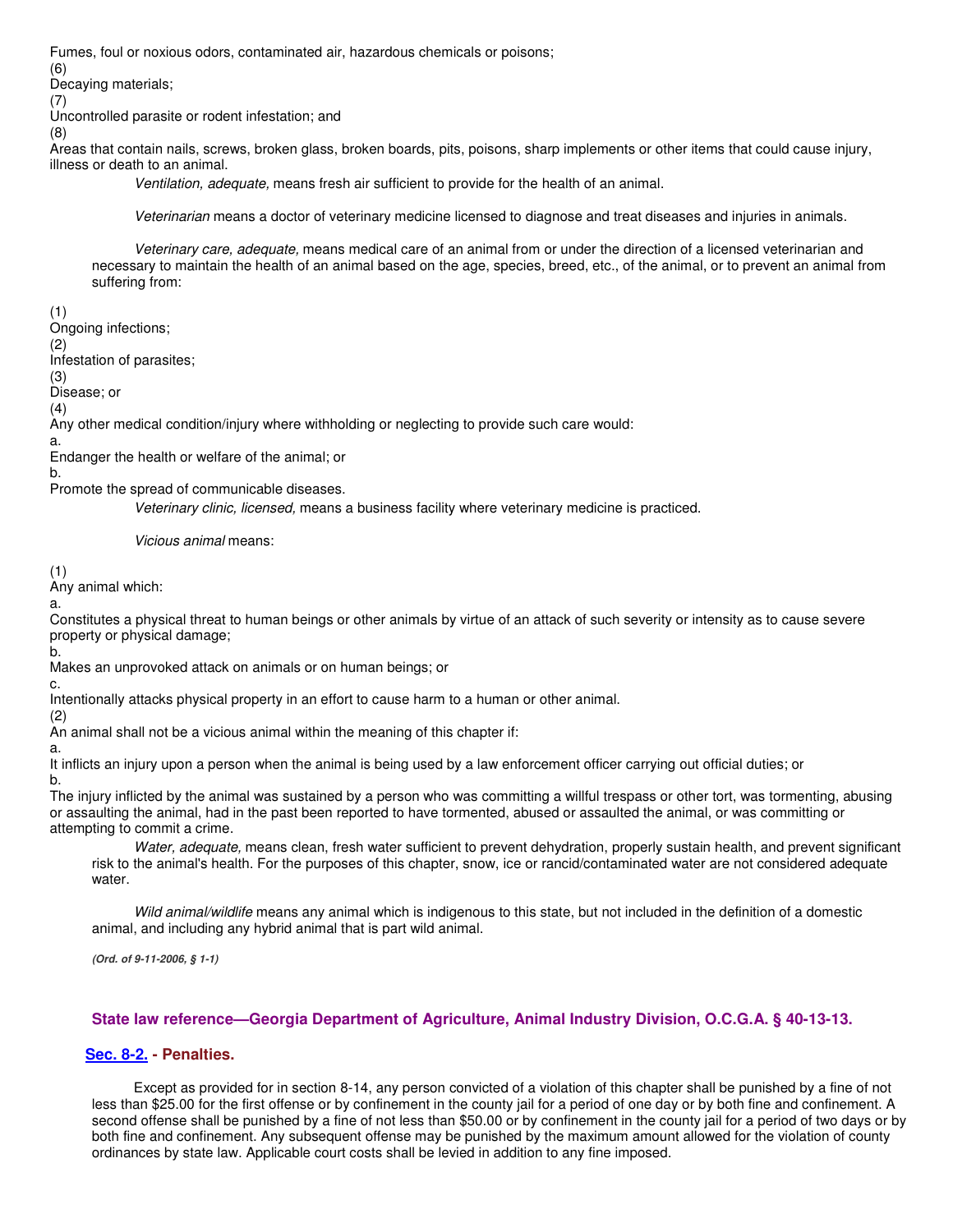#### **Sec. 8-3. - Interpretation of chapter.**

(a)

Nothing in this chapter shall be interpreted or applied so as to create any power or duty in conflict with the preemptive effect of any federal or state law.

(b)

Nothing in this chapter shall be interpreted or applied so as to create any liability on the part of the county, or any employee, board or official which enforces or fails to enforce any of the provisions provided in this chapter or any provisions in the state dangerous dog law. **(Ord. of 9-11-2006, § 1-3)** 

#### **Sec. 8-4. - Incorporation of state law; construction; other regulations.**

(a)

Incorporation. The state law known as the dangerous dog control law is incorporated in this chapter by reference and made part of this chapter.

(b)

Construction. This chapter shall be construed to effectuate its purposes and policies and to supplement such existing state laws as may relate to animals.

(c)

Other regulations. Other provisions of law or regulations relating to this chapter shall apply when any provisions of this chapter shall conflict with the laws of the state or the United States of America. The laws of the state or the United States of America shall apply when this chapter is silent.

**(Ord. of 9-11-2006, § 1-4)** 

#### **Sec. 8-5. - Jurisdiction and interlocal agreement.**

The jurisdiction for enforcement of this chapter shall be in the unincorporated area of the county; however, the county may contract or enter into agreements with other municipalities to enforce this chapter for joint animal control services or for the provision of animal control services and for the separate or joint use of personnel, facilities and equipment for such services. Such agreements or contracts shall be subject to any state law, which may govern.

**(Ord. of 9-11-2006, § 1-5)** 

#### **Sec. 8-6. - Interference with animal control officer.**

It shall be unlawful to interfere with any animal control officer by taking or attempting to take any animal from any vehicle used to transport such animal, or by taking or attempting to take any animal from the animal control impounding areas, or by any other method which would block or hinder any officer referred to in this section from performing his duties.

**(Ord. of 9-11-2006, § 1-6)** 

#### **Sec. 8-7. - Disposal of dead animal.**

(a)

Abandonment of dead animals; requirements as to disposal.

(1)

It shall be unlawful for any person who owns or is caring for an animal which has died or has been killed to abandon the animal, its parts, or blood. Under no conditions may dead animals be abandoned at any location, including, but not limited to, in wells or open pits of any kind on private or public land.

(2)

No person shall dispose of an animal, its parts or blood, by burial on the land of another without the permission of the owner of the land. (3)

Arrangements for proper burial must be made with a county official in order to dispose of a dead animal in a county landfill. (b)

Removal and disposition of dead animals within rights-of-way and on public property. Any other provision of this section to the contrary notwithstanding, it shall be the duty of JCAC and the county department of transportation to remove and dispose of the carcasses of all dead animals found within the rights-of-way of all county roads maintained either totally or in part from county funds.  $(c)$ 

Methods of disposal of dead animals. Methods which can be used for disposal of dead animals are burial and incineration in a county approved incinerator. Disposal of animal carcasses by either of the approved methods must be completed within 12 hours after the death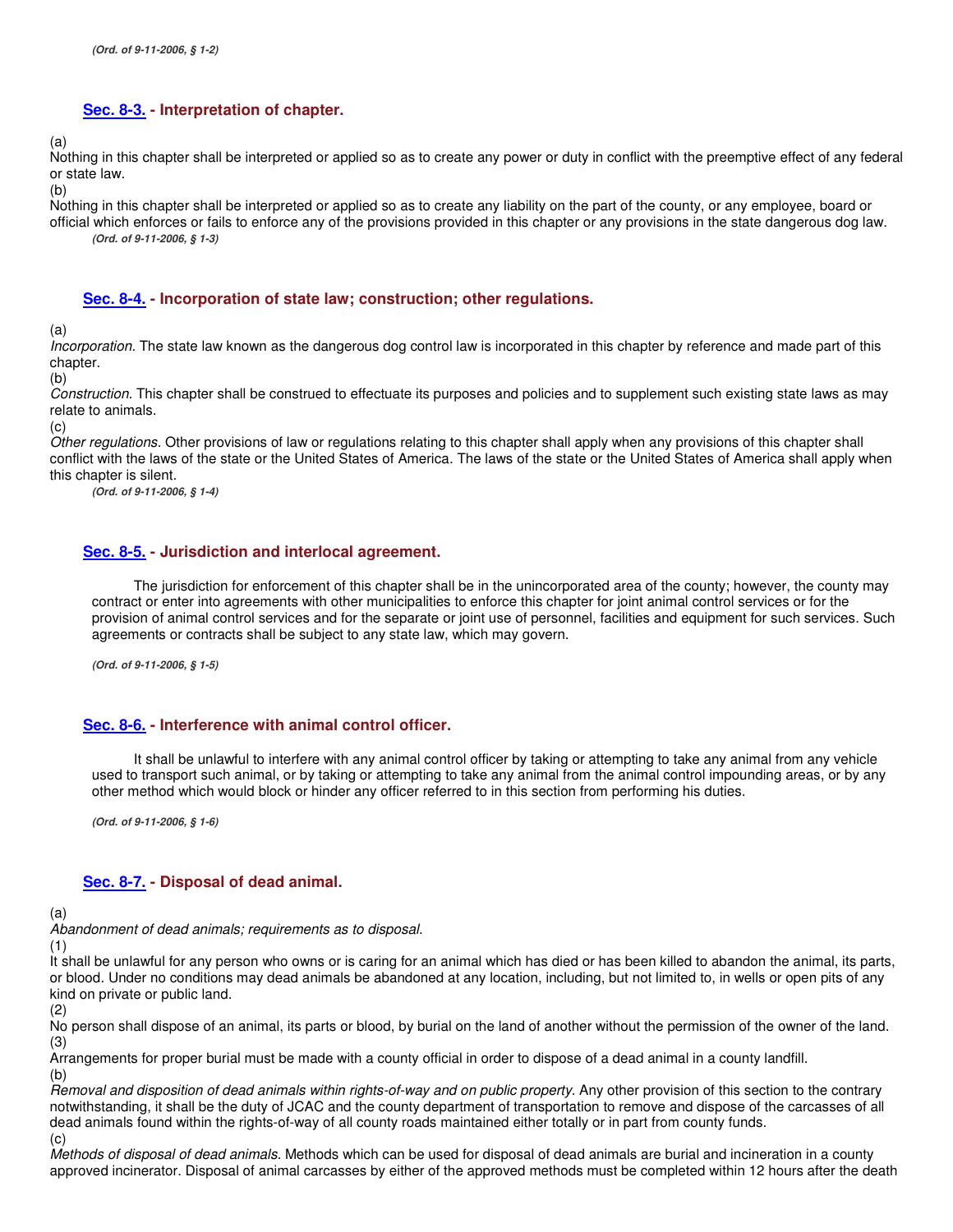or discovery of the carcass unless the carcass is properly refrigerated or frozen.

(1)

If incineration is chosen, the entire carcass must be reduced to ashes in the incineration process only in a county approved incinerator. (2)

Carcasses which are buried must be buried at least three feet below the ground level, but no more than eight feet, and have not less than three feet of earth over the carcass.

(3)

Mutilation of dead domestic animals is prohibited.

**(Ord. of 9-11-2006, § 1-7)** 

### **State law reference—Dead Animals Disposal Act, O.C.G.A. § 4-5-1 et seq.**

### **Sec. 8-8. - Treatment of diseased or injured animals.**

When, in the opinion of the JCAC manager, an animal in the custody of JCAC is:

(1)

Diseased or injured and in need of immediate treatment so as to lessen the animal's suffering or to prevent the spread of communicable disease, the JCAC manager or designee shall immediately obtain the services of or place the animal with a licensed veterinarian for the purpose of administering necessary treatment.

(2)

Suffering needlessly due to a life threatening disease or injury, and a licensed veterinarian recommends euthanasia as the most humane course of action, and the JCAC manager or designee agrees that the best interest of the animal would be served by euthanizing the animal, then the animal shall be humanely euthanized regardless of whether or not the normally required impoundment period has expired.

**(Ord. of 9-11-2006, § 1-8)** 

### **Sec. 8-9. - Animals creating nuisances.**

The owner of any animal shall be in violation of this chapter if the animal exhibits any behavior or engages in any activity defined under section 8-1, nuisance animal.

**(Ord. of 9-11-2006, § 1-9)** 

### **Sec. 8-10. - Requirements for possessing dangerous or potentially dangerous dogs; registration; insurance; inspection.**

# (a)

Certificate required. It shall be unlawful for any person to have or possess a dangerous dog or potentially dangerous dog without a certificate of registration issued by the county. No more than one certificate of registration shall be granted per person or owner for a dangerous dog or potentially dangerous dog. No more than one certificate shall be issued per domicile.

(b)

Conditions for issuance of certificate. Subject to the requirements of this section for dangerous dogs and subject to revocation for noncompliance and possible confiscation, the JCAC manager shall issue a certificate of registration to the owner of a dangerous dog or potentially dangerous dog if the owner presents to the JCAC manager sufficient evidence of the following:

(1)

A proper enclosure to confine the dangerous dog or potentially dangerous dog; and

(2)

The posting on the premises of a dangerous dog sign obtained from the county warning that there is a dangerous dog or potentially dangerous dog on the property.

(c)

Dangerous dogs. In addition to the requirements of subsections (a) and (b) of this section, the owner of a dangerous dog shall present to the JCAC manager evidence of either:

(1)

Insurance. A policy of insurance in the amount specified by the state dangerous dog law, issued by an insurer authorized to transact business in the state insuring the owner of a dangerous dog against liability for any personal injuries inflicted by the dangerous dog, provided: a.

It shall be the continuing and sole duty of the owner to provide the JCAC manager an updated and effective policy;

b.

The owner shall notify the JCAC manager of any changes, renewals, and/or cancellations by written notice at least 30 days prior to any change, renewal, and/or cancellation; and

c.

The county shall have the right to rely on the representations of the owner that to maintain the required insurance when the owner qualifies for the issuance of the certificate of registration; or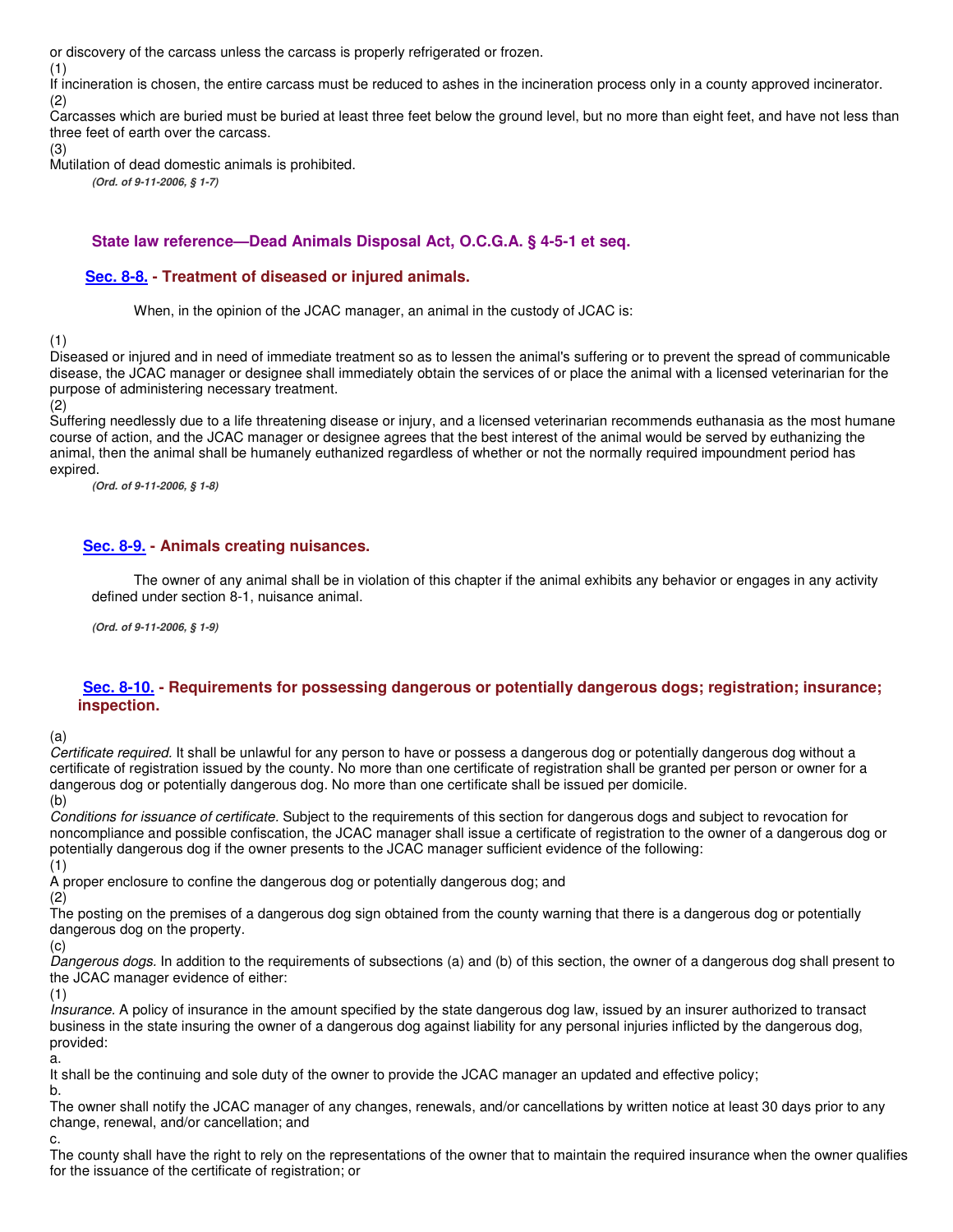(2)

Surety bond. A surety bond in the amount specified by the state and issued by a surety company authorized to transact business in this state payable to any persons injured by the dangerous dog.

(d)

Fees. The certificate of registration must be renewed annually on the date the dog was declared a dangerous dog or potentially dangerous dog. An annual fee to register dangerous dogs and potentially dangerous dogs as set by the board of commissioners shall be paid by the owner to JCAC.

(e)

Right to inspect. JCAC shall have the right to inspect, randomly and without notice, a dangerous dog or potentially dangerous dog, which is required to be confined pursuant to this section, in its environment. Permission of the owner or person in custody of the animal confined shall not be unreasonably withheld.

(f)

Notification within 24 hours of loose dog, attack, sale, etc. The owner of a dangerous dog or potentially dangerous dog shall notify the dog control officer within 24 hours if the dog is loose, unconfined, has attacked a human, has died, or has been sold or donated. If the dog has been sold or donated, the owner shall provide the dog control officer the name, address, and telephone number of the new owner of the dog, and notify the new owner of the designation.

(g)

Notification within ten days of move into jurisdiction. The owner of a dangerous dog or potentially dangerous dog shall notify the dog control officer within ten days if the owner is moving within the dog control officer's jurisdiction or moving from the dog control officer's jurisdiction. The owner of the dangerous dog or potentially dangerous dog who is moving out of the county shall register the dangerous dog or potentially dangerous dog in the new jurisdiction within ten days after becoming a resident. Likewise, any person moving into the county who owns a dangerous dog or potentially dangerous dog shall register the dangerous dog in the county within ten days after becoming a resident.

(h)

Release from proper enclosure without due care or control a violation of chapter. Any person who releases a vicious animal either willfully through failure to exercise due care or control or who takes such animal out of such proper enclosure in such a manner which is likely to cause injury to another person or damage to the property of another person shall be in violation of this chapter.

**(Ord. of 9-11-2006, § 1-10)** 

# **State law reference—Dangerous dog control law, O.C.G.A. § 4-8-20 et seq.**

# **Sec. 8-11. - Control of animal.**

(a)

# General control.

(1)

It shall be unlawful for the owner of any animal to permit such animal to be out of his immediate control and restraint, or to be left unattended off the premises of the owner, or to be upon the property of another person without the permission of the owner or person in possession of such other property. For the purposes of this chapter, condominium and apartment common property shall not be considered to be the premises of the animal owner. Voice control may constitute control of an animal. (2)

Restraint of dogs and/or animals shall be maintained as follows:

a.

When upon the premises of the owner, all animals shall be kept indoors or in a primary enclosure as defined by this chapter in such a manner as to contain the animal within the bounds of the owner's premises, or on a leash in the hands of a person that possesses the ability to restrain the animal.

b.

When off the premises of the owner, all animals shall at a minimum be maintained on an appropriate chain, leash or tie not exceeding 12 feet in length, and in the hands of a person who possesses the ability to restrain the animal. (3)

The requirements of subsection (a)2 of this section shall not apply in the areas zoned for agricultural purposes or where the owner of the dog is using the dog for hunting or working purposes on property with the permission of the owner or person in possession of such other property. If the dog is being used for hunting purposes the owner shall have on his person a valid hunting license. Dogs, while hunting, or show dogs while being shown, are not required to wear a collar or dog tag; but the owner shall have the dog tag in his possession where it may be shown upon demand of a representative of JCAC.

(4)

No person shall tie, stake or fasten any animal within any street, alley, sidewalk, right-of-way, or other public place within the county or in such manner that the animal has access to any portion of any street, alley, sidewalk or other public place. (5)

Every female dog and cat in heat shall be confined in a building or other enclosure in such a manner that such female dog or cat cannot come into contact with an intact male of the same species except for planned breeding. (6)

Every animal shall be restrained and controlled so as to prevent it from causing property damage, harassing pedestrians or bicyclists, molesting passersby, chasing vehicles, or attacking persons or other animals.

(b)

Control of attacking or biting animal, vicious animals, potentially dangerous dogs and dangerous dogs.

(1)

The provisions concerning general control in subsection (a) of this section are applicable to attacking or biting animals, vicious animals and dangerous dogs and potentially dangerous dogs.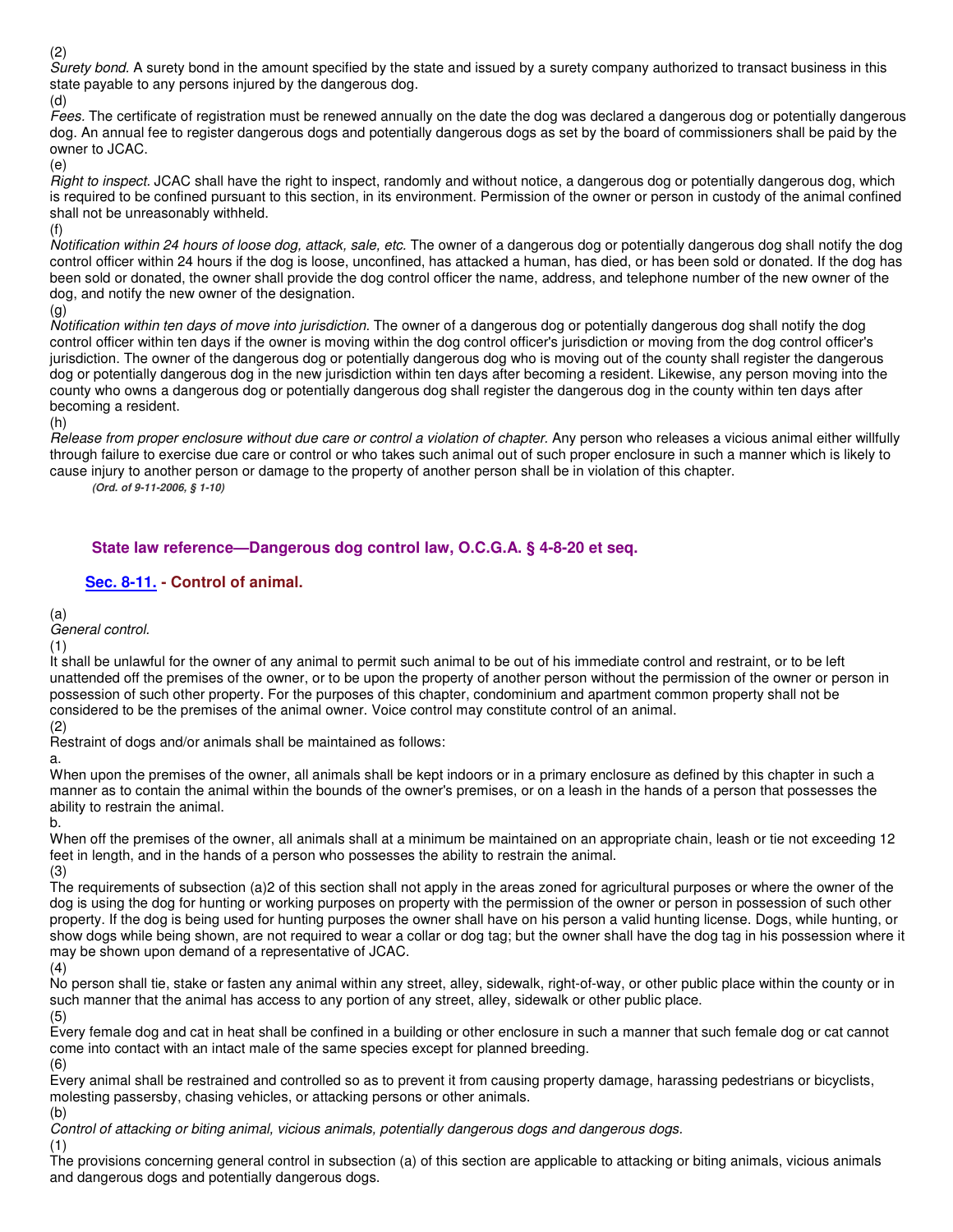(2)

When upon the premises of the owner, attacking or biting animals, vicious animals, potentially dangerous dogs and dangerous dogs shall be kept indoors or in a proper enclosure as defined by this chapter. Permanent or temporary tethering as a means of enclosure is not permissible.

(3)

The owner of a dangerous dog shall not permit the dog to be outside of a proper enclosure unless the dog is muzzled in a manner that will prevent it from biting any person. The dog must be restrained by a substantial chain or leash not more than six feet in length and under the physical control of a person who possesses the ability to restrain the dog. (4)

The owner of a potentially dangerous dog, vicious animal or attacking or biting animal shall not permit the dog or animal to be outside a proper enclosure unless the dog or animal is restrained by a substantial chain or leash not more than six feet in length and is under the physical restraint of a person who possesses the ability to restrain the dog or animal.

(c)

Evidence to prosecution. In any prosecution under this section, any animal found running at large may be held by JCAC as evidence of a violation of this section. Such holding is at the discretion of the prosecuting attorney, and the animal may be released at the conclusion of the prosecution.

(d)

Relinquishment in lieu of fine or jail. In lieu of paying a fine or serving jail time under this section, a violator may, at the discretion of the judge, relinquish the animal to JCAC for placement or disposal as determined by JCAC.

**(Ord. of 9-11-2006, § 1-11)** 

#### **State law reference—Livestock running at large, O.C.G.A. § 4-3-1 et seq.; permitting dogs in heat to run at large, O.C.G.A. § 4-8-6.**

### **Sec. 8-12. - Attacking or biting animals.**

The owner of any animal that exhibits the characteristics or behavior as set forth in the definition of "attacking or biting animal" shall be in violation of this chapter.

**(Ord. of 9-11-2006, § 1-12)** 

## **Sec. 8-13. - Vicious animals; possession.**

(a)

The owner of any animal shall be in violation of this chapter if the animal engages in any activity or exhibits any behavior as defined by this chapter under section 8-1, vicious animal.

(b)

Upon being adjudicated guilty of or entering a guilty plea or nolo contendere plea to a charge made under this provision, the owner of the vicious animal, if allowed to maintain the animal will have to adhere to the following requirements for possessing a vicious animal:

(1)

The owner must possess a proper enclosure to confine the vicious animal; and

(2) The owner must post the premises with a vicious animal warning sign.

(c)

Right to inspect. JCAC shall have the right to inspect, randomly and without notice, a vicious animal which is required to be confined pursuant to this section in its environment. Permission of the owner or person in custody of the animal confined shall not be unreasonably withheld.

(d)

Any person who releases a vicious animal either willfully through failure to exercise due care or control or who takes such animal out of such proper enclosure in such a manner which is likely to cause injury to another person or damage to the property of another person shall be in violation of this chapter.

**(Ord. of 9-11-2006, § 1-12.1)** 

# **Sec. 8-14. - Penalty for violation of section 8-13.**

For the first conviction under section 8-13, vicious animals; possession, the following penalties may be assessed:

(1)

The convicted person may serve 60 days confinement;

(2)

The convicted person may be fined \$1,000.00; and/or

(3) The convicted person may be required to relinquish control of the animal in question to the county animal control and the animal will be dealt with in the discretion of animal control.

**(Ord. of 9-11-2006, § 1-12.2)**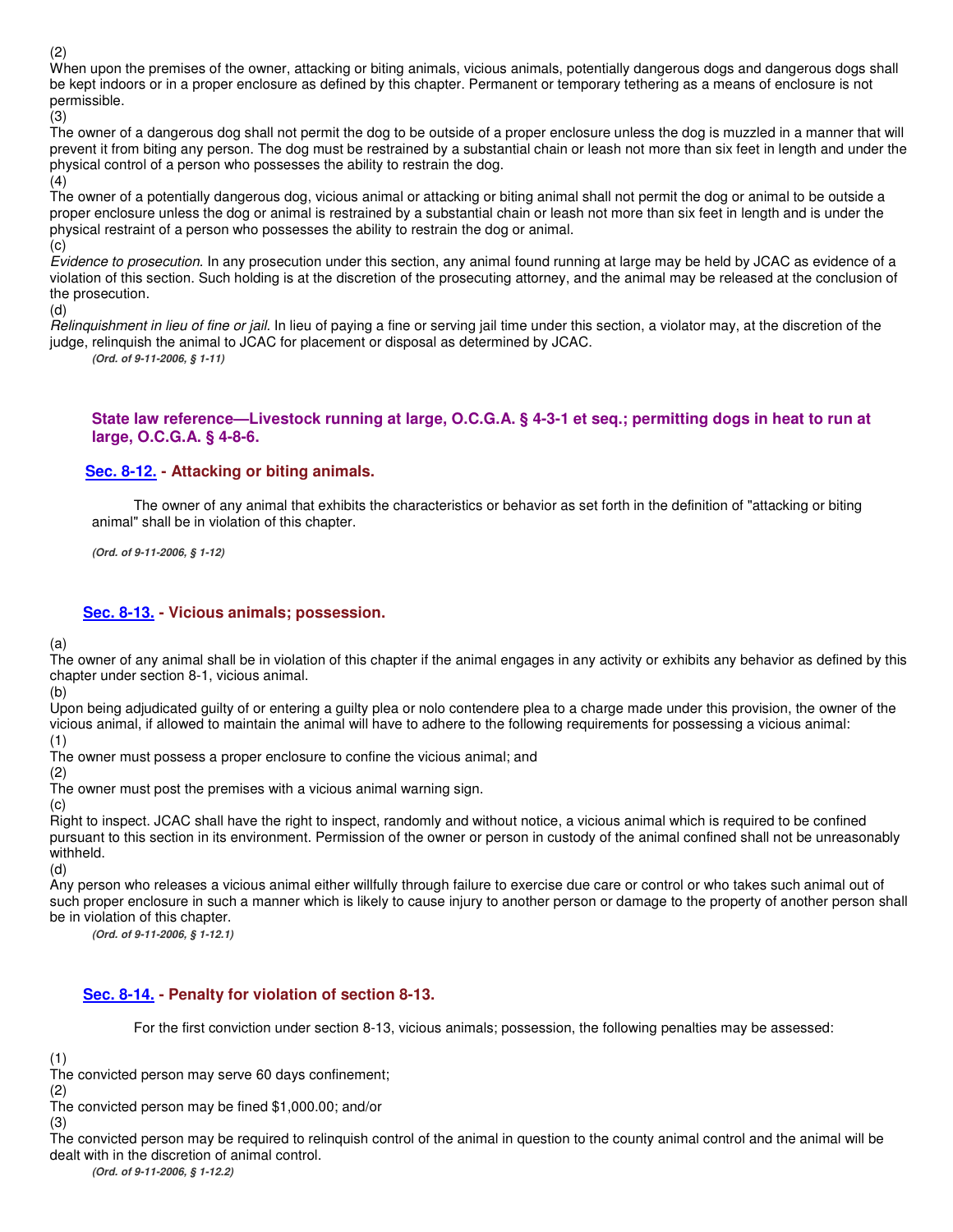# **Sec. 8-15. - Notice concerning attacking and biting animals; confiscation.**

(a)

Notice to the county.

(1)

Any person having information an animal has bitten or attacked a person shall immediately report such information to JCAC. (2)

Notwithstanding the provisions of subsection (a)(1) of this section, the owner of a vicious animal shall notify JCAC immediately, but in any case within 24 hours, if the animal is loose, unconfined, has attacked a human, has died or has been sold or donated. If the animal has been sold or donated, the designation travels with the animal, and the original owner shall provide JCAC with the name, address and telephone number of the new owner of the animal, and the former owner shall inform the new owner of the designation. (b)

Confiscation of biting animals. Upon receiving notice that an animal has bitten or attacked a person, an authorized person from JCAC shall investigate the incident. Any animal determined to have bitten a person shall be immediately strictly confined and isolated for observation at JCAC or, at the owner's option, the owner may immediately take the biting animal to a licensed veterinarian. In the event the licensed veterinarian is closed or unable to take the animal at that time, the animal will be immediately transported to the animal shelter and held until the animal can be transported to a veterinary clinic. Regardless of the quarantine or confinement location, the owner shall be responsible for all expenses incurred. The biting animal shall be segregated and isolated for at least ten days from the date of the bite. (1)

Nothing shall prohibit JCAC from allowing an animal to remain in strict confinement on the premises of the owner subject to daily inspections by JCAC so long as the health, safety, and welfare of any person or animal is not threatened. Those animals may include, but are not limited to, the following: a.

A female animal that is nursing offspring and that is current on her rabies vaccination.

b.

A vaccinated animal if the animal has a medical condition, verified by a written statement from a licensed veterinarian, and confinement at JCAC or a veterinary clinic would be detrimental to the health and welfare of the animal. c.

An animal that is current on its vaccination and has bitten its owner, caretaker, or member of its family.

(2)

No animal that is in strict confinement for biting shall be vaccinated for rabies until the end of the quarantine period. (3)

No animal that is in strict confinement shall be sterilized or undergo any other surgical procedure during the quarantine period unless the surgery is necessary for a life threatening medical condition or injury.

(c)

Confiscation of dangerous dogs and potentially dangerous dogs. In addition to the provisions of subsection (b) of this section, a dangerous dog or potentially dangerous dog, after adjudication, shall be confiscated as follows:

(1)

Dangerous dogs. A dangerous dog shall be immediately confiscated by JCAC or by a law enforcement officer or by another person authorized by JCAC if:

a.

The owner of the dog does not secure the liability insurance or bond required by section 8-10;

b. The dog is not validly registered as required by section 8-10, including the posting of warning signs;

c. The dog is not maintained in a proper enclosure; or

d.

The dog is outside of a proper enclosure in violation of section 8-11.

(2)

Potentially dangerous dogs. A potentially dangerous dog shall be confiscated in the same manner as a dangerous dog if the dog is: a.

Not validly registered as required by section 8-10, including the posting of warning signs;

b.

Not maintained in a proper enclosure, or

c.

Outside of a proper enclosure in violation of section 8-11.

(d)

Return of confiscated dangerous dogs, potentially dangerous dogs or vicious animals. Any dog that has been confiscated under the provisions of subsections (b), (c)(1) or (c)(2) of this section shall be returned to its owner upon the owner's compliance with the provisions of this chapter and upon payment of reasonable confiscation costs provided in this chapter. If the owner has not complied with the provisions of this section the dog shall be destroyed in an expeditious and humane manner. The payment of reasonable confiscation costs and the return of a dog shall not bar or affect an action against the owner for violation of this chapter. A citation for noncompliance shall be issued in such cases.

**(Ord. of 9-11-2006, § 1-13)**